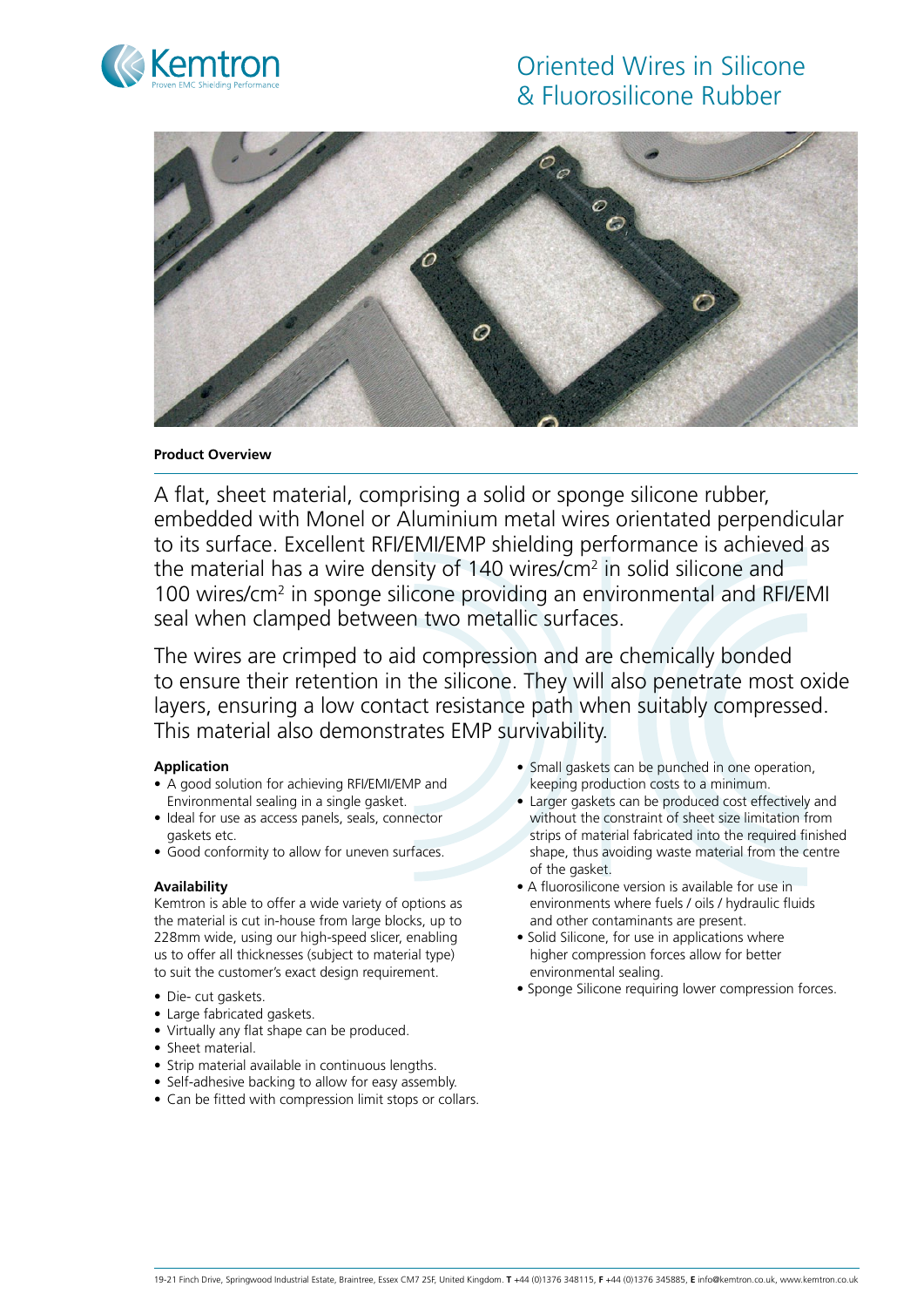

#### **Product Overview (Continued)**

#### **Design Considerations**

- It is important that this material is not overcompressed. If the design of the equipment does not allow for any mechanical method of preventing over-compression, the gasket should be fitted with built-in compression limiters, either metal stops fitted to the gasket, or metal collars fitted into each fixing hole.
- There is no need for a conductive connection where strips are joined as the wires forming the EMC contact run vertically though the material; a waterproof seal is achieved by vulcanising the join with silicone.
- The material is not suitable for frequent opening or sliding applications.
- Recommended compression: Solid 15% to 20%, Sponge – 15% to 25%.
- Fluorosilicone: self-adhesive backing is not recommended for use with this type of elastomer.
- Minimum material width should not be less than 2mm or at least the material thickness in any part of the gasket. If this cannot be achieved around fixing holes consider using a slot. Particular attention is required if specifying compression collars in holes.
- Particular consideration must be given to compression forces (see data in this section) hole centres, size and number of fixings and rigidity of mating flanges.



Gasket fabrication is a routine feature of our work, enabling us to produce economic gaskets by maximising material usage, without the limitations of sheet width. Joins are vulcanised using a silicone compound and overcompression stops or collars can be fitted to the gasket if required.

Our in-house production facilities are suitable for prototype, short and medium production runs, up to commercial quantities.



#### **Production Capabilities**

Kemtron holds large stocks of raw material blocks, which are cut in-house on one of the most advanced slicing machines in Europe, and which enables us to produce bespoke gaskets economically and on time.

We are able to cut sheets up to 228mm wide by 900mm long, whilst holding a parallel tolerance of +/-0.2mm and can apply self-adhesive backing prior to die cutting and or fabrication.

#### **Notice**

Information supplied in these data sheets is based on independent and laboratory tests which Kemtron believes to be reliable. Kemtron has no control over the design of customer's product which incorporates Kemtron's products, therefore it is the responsibility of the user to determine the suitability for his particular application and we recommend that the user make his own test to determine suitability.

The product described in this data sheet shall be of standard quality, however the products are sold without warranty of fitness for a particular purpose, either expressed or implied, except to the extent expressly stated on Kemtron's invoice, quotation or order acknowledgement. Kemtron does not warrant that products described in this data sheet will be free of conflict with existing or future patents of third parties. All risks of lack of fitness, patent infringement and the like are assumed by the user.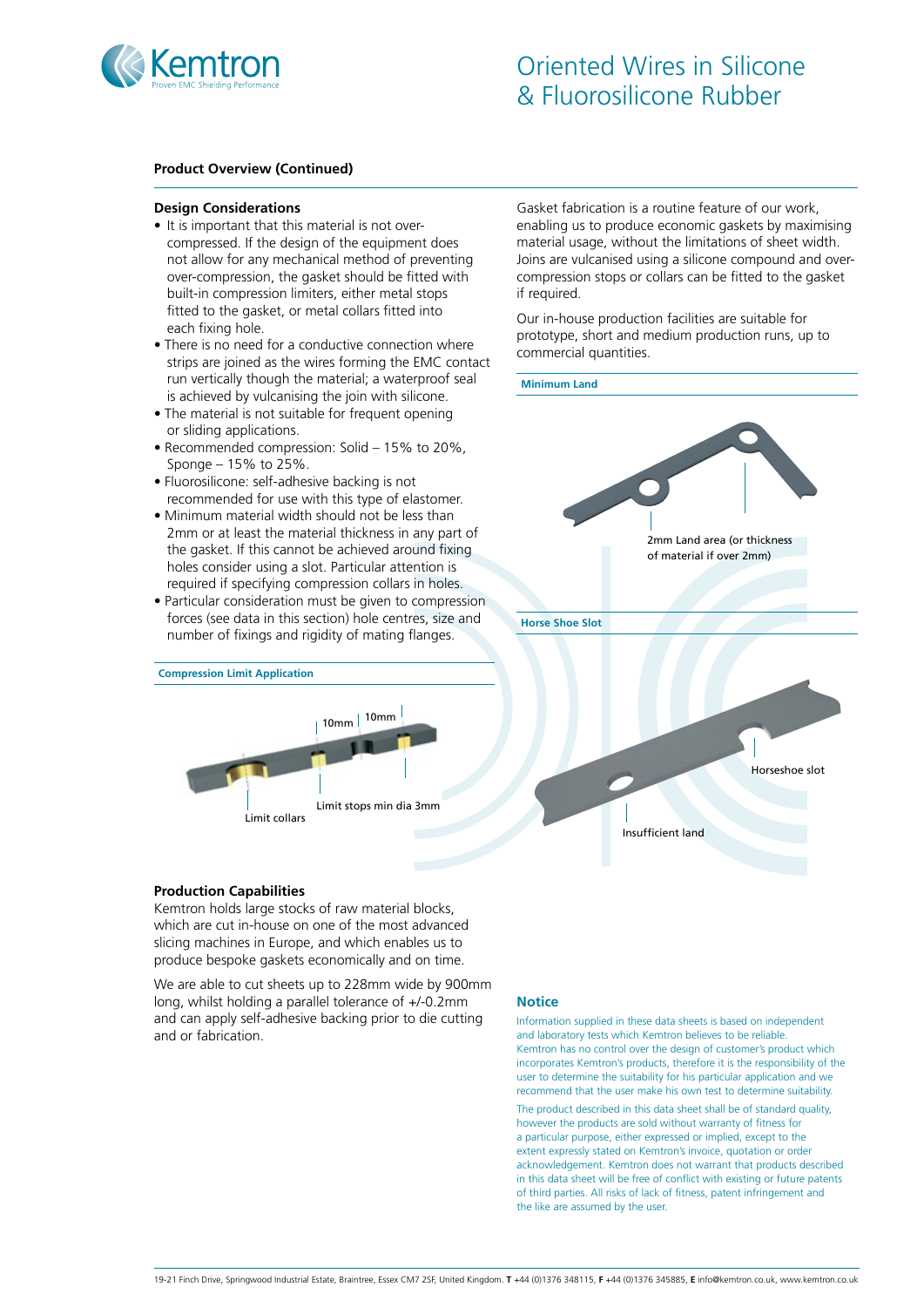

### **Technical Specification**

# **Typical Shielding Performance**

|           | 10KHz(M) 100KHz(M) 1MHz(E) 100MHz(E) 1GHz(E) 10GHz(E) |      |       |       |       |      |
|-----------|-------------------------------------------------------|------|-------|-------|-------|------|
| Monel     | 55dB                                                  | 72dB | 138dB | 125dB | 108dB | 60dB |
| Aluminium | 41dB                                                  | 64dB | 138dB | 100dB | 98dB  | 48dB |

#### **Typical Closing Force Required.**

| Code    | <b>Material Thickness</b> | Compression % | N/cm <sup>2</sup> |
|---------|---------------------------|---------------|-------------------|
| 410/420 | 0.8                       | 10%           | 45                |
|         |                           | 15%           | 60                |
|         |                           | 20%           | 90                |
|         |                           | 25%           | 120               |
|         | 1.6                       | 10%           | 60                |
|         |                           | 15%           | 85                |
|         |                           | 20%           | 120               |
|         |                           | 25%           | 160               |
|         | 2.4                       | 10%           | 80                |
|         |                           | 15%           | 120               |
|         |                           | 20%           | 140               |
|         |                           | 25%           | 170               |
|         | 3.2                       | 10%           | 90                |
|         |                           | 15%           | 120               |
|         |                           | 20%           | 140               |
|         |                           | 25%           | 170               |

#### **Typical Closing Force Required.**

| Code    | <b>Material Thickness</b> | <b>Compression %</b> | N/cm <sup>2</sup> |
|---------|---------------------------|----------------------|-------------------|
| 430/440 | 1.6                       | 10%                  | 50                |
|         |                           | 15%                  | 50                |
|         |                           | 20%                  | 55                |
|         |                           | 25%                  | 60                |
|         | 2.4                       | 10%                  | 50                |
|         |                           | 5%                   | 50                |
|         |                           | 20%                  | 50                |
|         |                           | 25%                  | 50                |
|         | 3.2                       | 10%                  | 40                |
|         |                           | 15%                  | 40                |
|         |                           | 20%                  | 40                |
|         |                           | 25%                  | 45                |

The above data is representative of results from tests and show forces that you should expect to experience.

When using these figures you should allow for tolerances in the gasket material and also on the hardware.

These figures are given as a guide only.

### **Dimensional Tolerances**

Linear +/- 0.8mm, Hole Centres +/- 0.4mm Thickness +/- 0.13mm

# **Handling Considerations**

Care should be taken when handling this material as any exposed metal points may scratch unprotected skin

# **Material Types and Sizes**

**Part Number Material TypeMin thickness Sheet width(s) Max sheet length**

| 410     | Monel Wires in<br>Solid Silicone                  | $0.8$ mm<br>0.8 <sub>mm</sub><br>0.8 <sub>mm</sub> | 225mm<br>150mm<br>114mm | 900mm<br>900mm<br>900mm |
|---------|---------------------------------------------------|----------------------------------------------------|-------------------------|-------------------------|
| 420     | Aluminium Wires<br>in Solid Silicone              | 0.8 <sub>mm</sub><br>0.8 <sub>mm</sub>             | 225mm<br>150mm          | 900mm<br>$900$ mm       |
| 430     | Monel Wires in<br>Silicone Sponge                 | 1.2mm                                              | 114mm                   | 900mm                   |
| 440     | <b>Aluminium Wires</b><br>in Silicone Sponge      | 1.2 <sub>mm</sub>                                  | 114mm                   | 900mm                   |
| $450**$ | Monel Wires in<br>solid Eluorosilicone            | 0.8 <sub>mm</sub>                                  | 150mm                   | 900mm                   |
| $460**$ | <b>Aluminium Wires</b><br>in solid Eluorosilicone | 0.8 <sub>mm</sub>                                  | <b>150mm</b>            | 900mm                   |

\*\* Stock sheet thickness are 0.8mm, 1.1mm and 1.6mm, other sizes are available to order

#### **Available in a Range of Widths**

To order strips use the material type number followed by the thickness and width (expressed as 4 digits to one decimal place). Add SAB to the end of the part number if you require self-adhesive backing.

| Example                                                                                     | Part number      |
|---------------------------------------------------------------------------------------------|------------------|
| 1.6mm thick Monel<br>Wires in Silicone Sponge,<br>width 12.7mm                              | 430-0016-0127    |
| 0.8mm thick Aluminium Wires in<br>Solid Silicone, width 3.2mm with<br>self-adhesive backing | 420-0008-0032SAB |